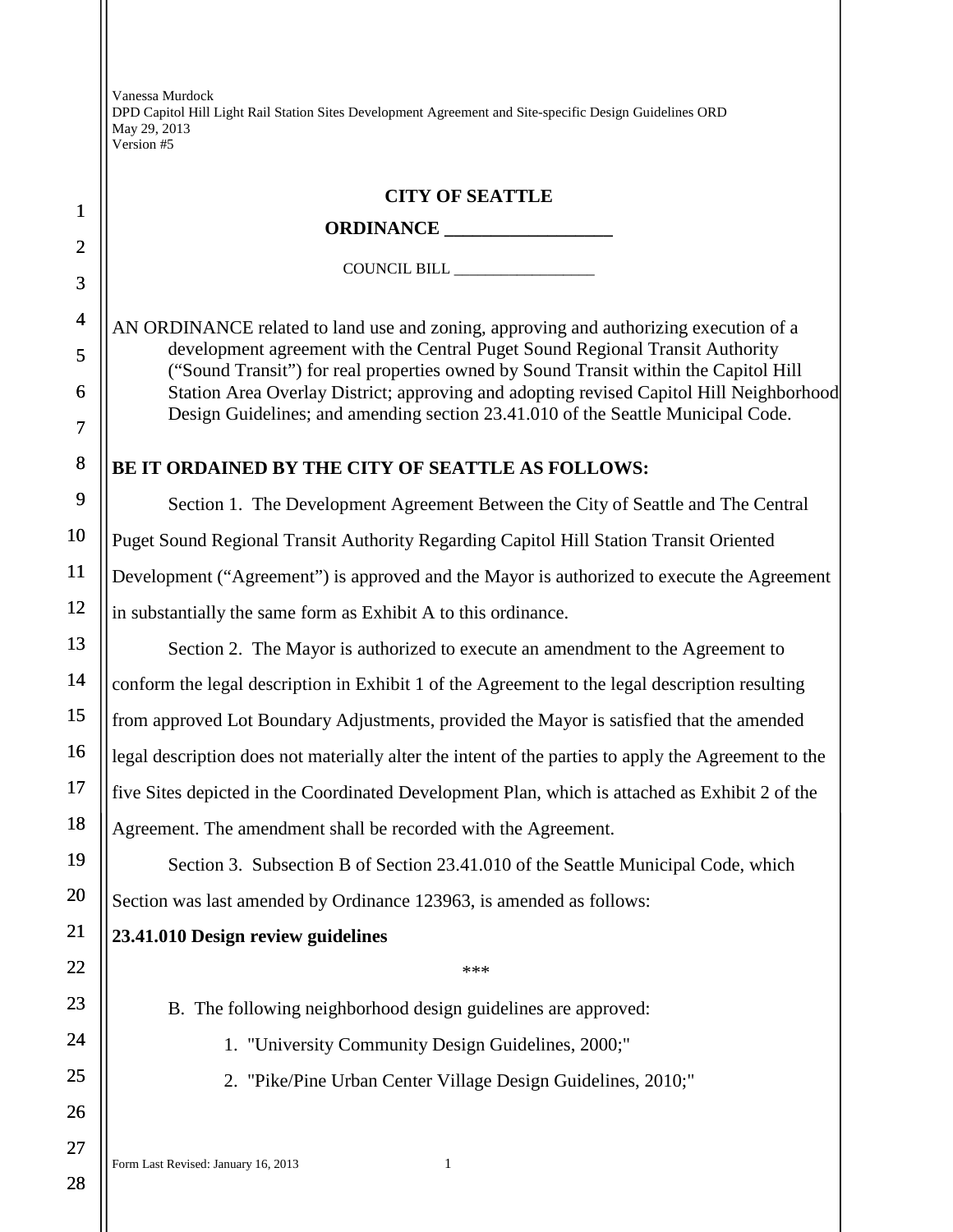Vanessa Murdock DPD Capitol Hill Light Rail Station Sites Development Agreement and Site-specific Design Guidelines ORD May 29, 2013 Version #5

| 1              | 3. "Roosevelt Urban Village Design Guidelines, 2000;"                                           |
|----------------|-------------------------------------------------------------------------------------------------|
| $\overline{2}$ | 4. "Ballard Municipal Center Master Plan Area Design Guidelines, 2000;"                         |
| 3              | 5. "West Seattle Junction Urban Village Design Guidelines, 2001;"                               |
| $\overline{4}$ | 6. "Green Lake Neighborhood Design Guidelines, 2001;"                                           |
| 5              | 7. "Admiral Residential Urban Village Design Guidelines, 2002;"                                 |
| 6              | 8. "South Lake Union Neighborhood Design Guidelines, 2005;"                                     |
| $\overline{7}$ | 9. "Northgate Urban Center and Overlay District Design Guidelines, 2010;"                       |
| 8              | 10. Belltown Urban Center Village Design Guidelines, 2004;                                      |
| 9              | 11. Wallingford Neighborhood Design Guidelines, 2005;                                           |
| 10             | 12. Capitol Hill Neighborhood Design Guidelines, 2005, as supplemented 2013;                    |
| 11             | 13. Greenwood/Phinney Neighborhood Design Guidelines, 2005;                                     |
| 12             | 14. Othello Neighborhood Design Guidelines, 2005;                                               |
| 13             | 15. North Beacon Hill Design Guidelines, 2006;                                                  |
| 14             | 16. North District/Lake City Guidelines, 2006;                                                  |
| 15             | 17. Morgan Junction Neighborhood Design Guidelines, 2007;                                       |
| 16             | 18. Upper Queen Anne Neighborhood Design Guidelines, 2009; and                                  |
| 17             | 19. Uptown Neighborhood Design Guidelines, 2009.                                                |
| 18             | ***                                                                                             |
| 19             | Section 4.<br>The approved 2013 supplement to the 2005 Capitol Hill Neighborhood                |
| 20             | Design Guidelines is attached to this ordinance as Exhibit B.                                   |
| 21             | Section 5. This ordinance shall take effect and be in force 30 days after its approval by       |
| 22             | the Mayor, but if not approved and returned by the Mayor within ten days after presentation, it |
| 23             | shall take effect as provided by Seattle Municipal Code Section 1.04.020.                       |
| 24             |                                                                                                 |
| 25             |                                                                                                 |
| 26             |                                                                                                 |
| 27             |                                                                                                 |
| 28             | $\sqrt{2}$<br>Form Last Revised: January 16, 2013                                               |